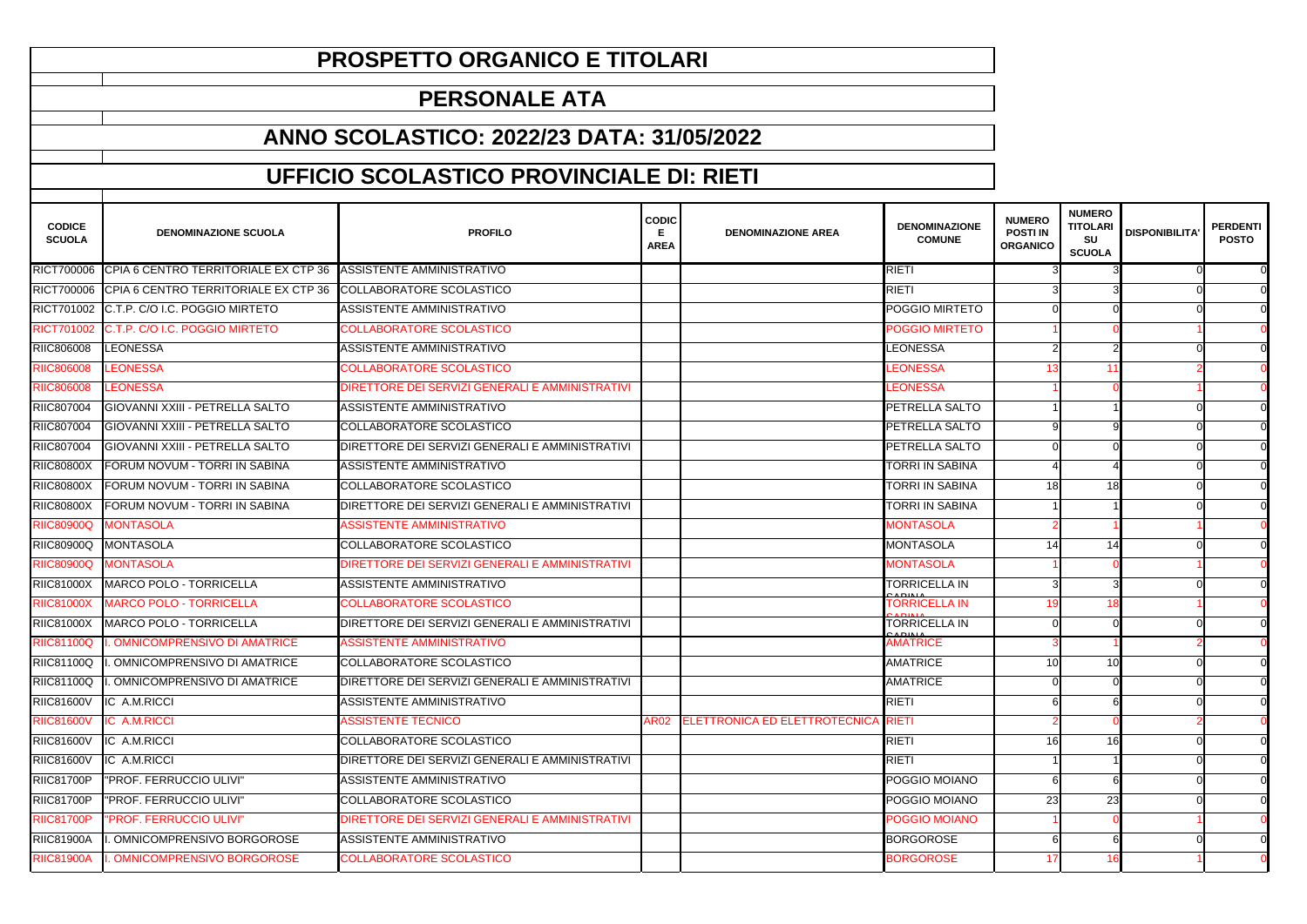| <b>CODICE</b><br><b>SCUOLA</b> | <b>DENOMINAZIONE SCUOLA</b>           | <b>PROFILO</b>                                                       | <b>CODIC</b><br>Е.<br><b>AREA</b> | <b>DENOMINAZIONE AREA</b>                    | <b>DENOMINAZIONE</b><br><b>COMUNE</b> | <b>NUMERO</b><br><b>POSTI IN</b><br><b>ORGANICO</b> | <b>NUMERO</b><br><b>TITOLARI</b><br><b>SU</b><br><b>SCUOLA</b> | <b>DISPONIBILITA'</b> | <b>PERDENTI</b><br><b>POSTO</b> |
|--------------------------------|---------------------------------------|----------------------------------------------------------------------|-----------------------------------|----------------------------------------------|---------------------------------------|-----------------------------------------------------|----------------------------------------------------------------|-----------------------|---------------------------------|
| <b>RIIC81900A</b>              | OMNICOMPRENSIVO BORGOROSE             | DIRETTORE DEI SERVIZI GENERALI E AMMINISTRATIVI                      |                                   |                                              | <b>BORGOROSE</b>                      |                                                     |                                                                |                       | $\Omega$                        |
| <b>RIIC82000E</b>              | I.C. "VALLE DEL VELINO"               | ASSISTENTE AMMINISTRATIVO                                            |                                   |                                              | <b>CITTADUCALE</b>                    |                                                     |                                                                |                       |                                 |
| <b>RIIC82000E</b>              | I.C. "VALLE DEL VELINO"               | COLLABORATORE SCOLASTICO                                             |                                   |                                              | <b>CITTADUCALE</b>                    | 31                                                  | 31                                                             |                       | $\Omega$                        |
| <b>RIIC82000E</b>              | I.C. "VALLE DEL VELINO"               | DIRETTORE DEI SERVIZI GENERALI E AMMINISTRATIVI                      |                                   |                                              | <b>CITTADUCALE</b>                    |                                                     |                                                                |                       |                                 |
| <b>RIIC82100A</b>              | <b>GIOVANNI PASCOLI</b>               | ASSISTENTE AMMINISTRATIVO                                            |                                   |                                              | <b>RIETI</b>                          |                                                     |                                                                |                       | $\Omega$                        |
| <b>RIIC82100A</b>              | <b>GIOVANNI PASCOLI</b>               | COLLABORATORE SCOLASTICO                                             |                                   |                                              | <b>RIETI</b>                          | 15                                                  | 15                                                             |                       |                                 |
| <b>RIIC82100A</b>              | <b>GIOVANNI PASCOLI</b>               | DIRETTORE DEI SERVIZI GENERALI E AMMINISTRATIVI                      |                                   |                                              | <b>RIETI</b>                          |                                                     |                                                                |                       | $\Omega$                        |
| RIIC822006                     | IC MARCONI SACCHETTI SASSETTI         | ASSISTENTE AMMINISTRATIVO                                            |                                   |                                              | <b>RIETI</b>                          |                                                     |                                                                |                       | $\Omega$                        |
| RIIC822006                     | IC MARCONI SACCHETTI SASSETTI         | <b>COLLABORATORE SCOLASTICO</b>                                      |                                   |                                              | <b>RIETI</b>                          | 18                                                  | 18                                                             |                       | $\overline{0}$                  |
| RIIC822006                     | IC MARCONI SACCHETTI SASSETTI         | DIRETTORE DEI SERVIZI GENERALI E AMMINISTRATIVI                      |                                   |                                              | <b>RIETI</b>                          |                                                     |                                                                |                       | $\Omega$                        |
| RIIC823002                     | <b>ANTONIO MALFATTI - CONTIGLIANO</b> | <b>ASSISTENTE AMMINISTRATIVO</b>                                     |                                   |                                              | <b>CONTIGLIANO</b>                    |                                                     |                                                                |                       |                                 |
| RIIC823002                     | ANTONIO MALFATTI - CONTIGLIANO        | COLLABORATORE SCOLASTICO                                             |                                   |                                              | <b>CONTIGLIANO</b>                    | 14                                                  | 14                                                             |                       | $\Omega$                        |
| RIIC823002                     | ANTONIO MALFATTI - CONTIGLIANO        | DIRETTORE DEI SERVIZI GENERALI E AMMINISTRATIVI                      |                                   |                                              | <b>CONTIGLIANO</b>                    |                                                     |                                                                |                       | $\Omega$                        |
| <b>RIIC82400T</b>              | <b>OMNICOMPRENSIVO S. PERTINI</b>     | <b>ASSISTENTE AMMINISTRATIVO</b>                                     |                                   |                                              | <b>MAGLIANO SABINA</b>                |                                                     |                                                                |                       |                                 |
| <b>RIIC82400T</b>              | <b>OMNICOMPRENSIVO S. PERTINI</b>     | <b>COLLABORATORE SCOLASTICO</b>                                      |                                   |                                              | <b>MAGLIANO SABINA</b>                | 20                                                  |                                                                |                       |                                 |
| <b>RIIC82400T</b>              | OMNICOMPRENSIVO S. PERTINI            | DIRETTORE DEI SERVIZI GENERALI E AMMINISTRATIVI                      |                                   |                                              | <b>MAGLIANO SABINA</b>                |                                                     |                                                                |                       | $\Omega$                        |
| <b>RIIC82500N</b>              | IST. COMPRENSIVO BASSA SABINA         | ASSISTENTE AMMINISTRATIVO                                            |                                   |                                              | POGGIO MIRTETO                        |                                                     |                                                                |                       | $\overline{0}$                  |
| <b>RIIC82500N</b>              | IST. COMPRENSIVO BASSA SABINA         | <b>COLLABORATORE SCOLASTICO</b>                                      |                                   |                                              | POGGIO MIRTETO                        | 26                                                  | 26                                                             |                       | $\overline{0}$                  |
| <b>RIIC82500N</b>              | IST. COMPRENSIVO BASSA SABINA         | DIRETTORE DEI SERVIZI GENERALI E AMMINISTRATIVI                      |                                   |                                              | POGGIO MIRTETO                        |                                                     |                                                                |                       | $\overline{0}$                  |
| RIIC827009                     | <b>I.C. FARA SABINA</b>               | <b>ASSISTENTE AMMINISTRATIVO</b>                                     |                                   |                                              | <b>FARA IN SABINA</b>                 |                                                     |                                                                |                       |                                 |
| RIIC827009                     | I.C. FARA SABINA                      | <b>ASSISTENTE TECNICO</b>                                            | AR02                              | <b>ELETTRONICA ED ELETTROTECNICA</b>         | <b>FARA IN SABINA</b>                 |                                                     |                                                                |                       |                                 |
| <b>RIIC827009</b>              | <b>I.C. FARA SABINA</b>               | COLLABORATORE SCOLASTICO                                             |                                   |                                              | <b>FARA IN SABINA</b>                 | 23                                                  |                                                                |                       |                                 |
| <b>RIIC827009</b>              | <b>I.C. FARA SABINA</b>               | DIRETTORE DEI SERVIZI GENERALI E AMMINISTRATIVI                      |                                   |                                              | <b>FARA IN SABINA</b>                 |                                                     |                                                                |                       | $\Omega$                        |
| RIIC828005                     | <b>IC ALDA MERINI</b>                 | ASSISTENTE AMMINISTRATIVO                                            |                                   |                                              | <b>RIETI</b>                          |                                                     |                                                                |                       | $\Omega$                        |
| <b>RIIC828005</b>              | <b>IC ALDA MERINI</b>                 | COLLABORATORE SCOLASTICO                                             |                                   |                                              | <b>RIETI</b>                          |                                                     |                                                                |                       |                                 |
| RIIC828005                     | <b>IC ALDA MERINI</b>                 | DIRETTORE DEI SERVIZI GENERALI E AMMINISTRATIVI                      |                                   |                                              | <b>RIETI</b>                          |                                                     |                                                                |                       | $\overline{0}$                  |
| RIIC829001                     | <b>MINERVINI SISTI</b>                | ASSISTENTE AMMINISTRATIVO                                            |                                   |                                              | <b>RIETI</b>                          |                                                     |                                                                |                       | $\overline{0}$                  |
| RIIC829001                     | <b>MINERVINI SISTI</b>                | COLLABORATORE SCOLASTICO                                             |                                   |                                              | <b>RIETI</b>                          | 16                                                  | 16                                                             |                       | $\Omega$                        |
| RIIC829001                     | <b>MINERVINI SISTI</b>                | DIRETTORE DEI SERVIZI GENERALI E AMMINISTRATIVI                      |                                   |                                              | <b>RIETI</b>                          |                                                     |                                                                |                       | $\overline{0}$                  |
| <b>RIIS001009</b>              | I.I.S. "STATISTA ALDO MORO"           | <b>ASSISTENTE AMMINISTRATIVO</b>                                     |                                   |                                              | <b>FARA IN SABINA</b>                 |                                                     |                                                                |                       |                                 |
| RIIS001009                     | I.I.S. "STATISTA ALDO MORO"           | <b>ASSISTENTE TECNICO</b>                                            | AR02                              | ELETTRONICA ED ELETTROTECNICA FARA IN SABINA |                                       |                                                     |                                                                |                       | $\overline{0}$                  |
| RIIS001009                     | I.I.S. "STATISTA ALDO MORO"           | <b>ASSISTENTE TECNICO</b>                                            | <b>AR28</b>                       | <b>AZIENDA AGRARIA</b>                       | <b>FARA IN SABINA</b>                 |                                                     |                                                                |                       | $\overline{0}$                  |
| RIIS001009                     | I.I.S. "STATISTA ALDO MORO"           | <b>ASSISTENTE TECNICO</b>                                            | AR38                              | AGROINDUSTRIALE                              | <b>FARA IN SABINA</b>                 |                                                     |                                                                |                       | $\overline{0}$                  |
| <b>RIIS001009</b>              | I.I.S. "STATISTA ALDO MORO"           | COLLABORATORE SCOLASTICO TECNICO (ADDETTO<br><b>AZIENDE AGRARIE)</b> |                                   |                                              | <b>FARA IN SABINA</b>                 |                                                     |                                                                |                       |                                 |
| <b>RIIS001009</b>              | I.I.S. "STATISTA ALDO MORO"           | COLLABORATORE SCOLASTICO                                             |                                   |                                              | <b>FARA IN SABINA</b>                 |                                                     |                                                                |                       |                                 |
| RIIS001009                     | I.I.S. "STATISTA ALDO MORO"           | DIRETTORE DEI SERVIZI GENERALI E AMMINISTRATIVI                      |                                   |                                              | <b>FARA IN SABINA</b>                 |                                                     |                                                                |                       | $\overline{0}$                  |
| <b>RIIS00600C</b>              | I.I.S. "L. DI SAVOIA"                 | ASSISTENTE AMMINISTRATIVO                                            |                                   |                                              | <b>RIETI</b>                          | 10                                                  | 10                                                             |                       | $\overline{0}$                  |
| <b>RIIS00600C</b>              | I.I.S. "L. DI SAVOIA"                 | <b>ASSISTENTE TECNICO</b>                                            |                                   | ARR2 MECCANICA (I32)                         | <b>RIETI</b>                          |                                                     |                                                                |                       | $\overline{0}$                  |
| <b>RIIS00600C</b>              | I.I.S. "L. DI SAVOIA"                 | <b>ASSISTENTE TECNICO</b>                                            |                                   | AR02 ELETTRONICA ED ELETTROTECNICA RIETI     |                                       |                                                     |                                                                |                       | $\overline{0}$                  |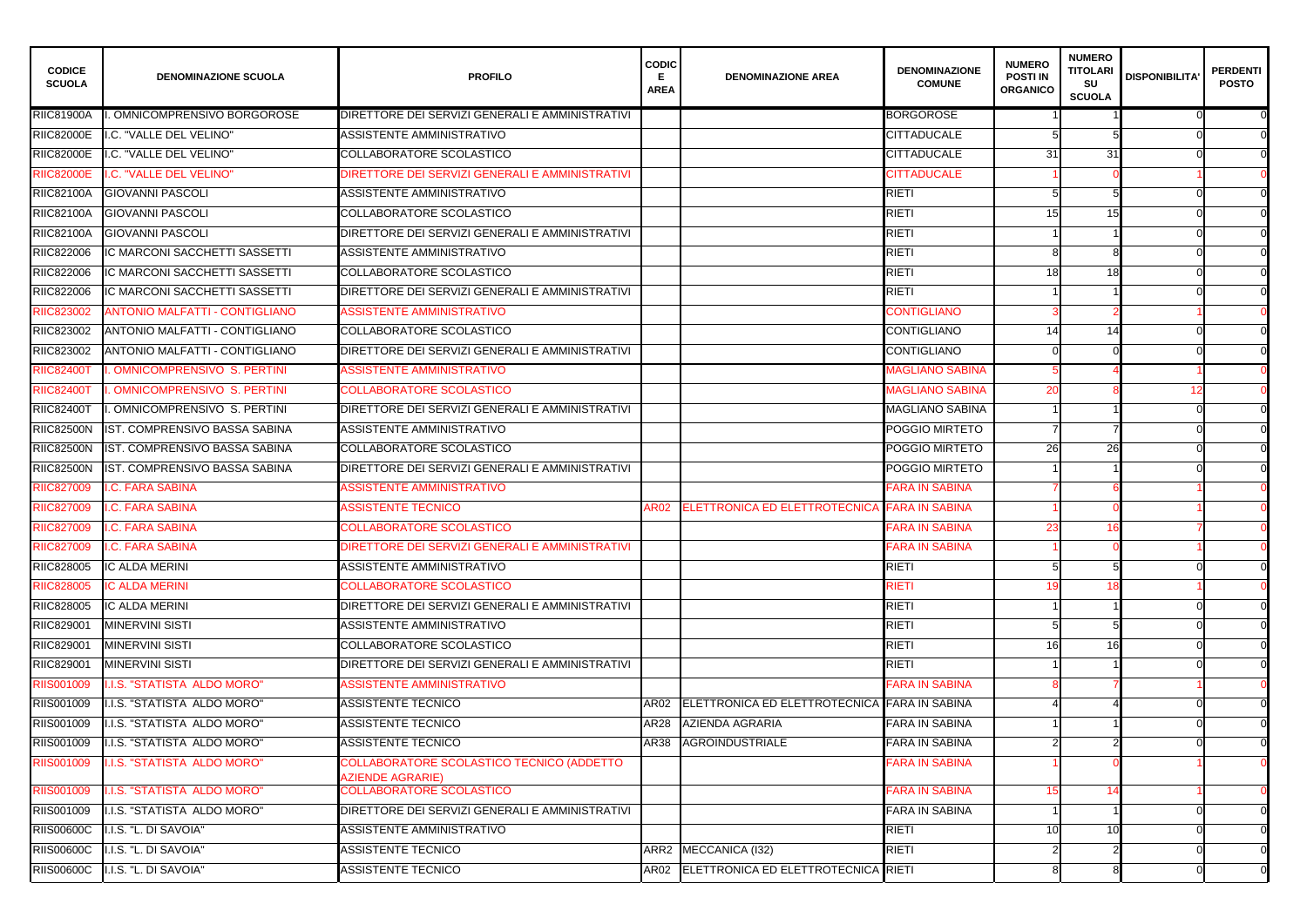| <b>CODICE</b><br><b>SCUOLA</b> | <b>DENOMINAZIONE SCUOLA</b>               | <b>PROFILO</b>                                                | <b>CODIC</b><br><b>AREA</b> | <b>DENOMINAZIONE AREA</b>                | <b>DENOMINAZIONE</b><br><b>COMUNE</b> | <b>NUMERO</b><br><b>POSTI IN</b><br><b>ORGANICO</b> | <b>NUMERO</b><br><b>TITOLARI</b><br><b>SU</b><br><b>SCUOLA</b> | <b>DISPONIBILITA'</b> | PERDENTI  <br><b>POSTO</b> |
|--------------------------------|-------------------------------------------|---------------------------------------------------------------|-----------------------------|------------------------------------------|---------------------------------------|-----------------------------------------------------|----------------------------------------------------------------|-----------------------|----------------------------|
| <b>RIIS00600C</b>              | I.I.S. "L. DI SAVOIA"                     | ASSISTENTE TECNICO                                            | AR26                        | ODONTOTECNICA                            | <b>RIETI</b>                          |                                                     |                                                                |                       |                            |
| <b>RIIS00600C</b>              | I.I.S. "L. DI SAVOIA"                     | ASSISTENTE TECNICO                                            | <b>AR28</b>                 | <b>AZIENDA AGRARIA</b>                   | <b>RIETI</b>                          |                                                     |                                                                |                       |                            |
| <b>RIIS00600C</b>              | I.I.S. "L. DI SAVOIA"                     | ASSISTENTE TECNICO                                            | <b>AR38</b>                 | <b>AGROINDUSTRIALE</b>                   | <b>RIETI</b>                          |                                                     |                                                                |                       | $\Omega$                   |
| <b>RIIS00600C</b>              | I.I.S. "L. DI SAVOIA"                     | COLLABORATORE SCOLASTICO TECNICO (ADDETTO<br>AZIENDE AGRARIE) |                             |                                          | <b>RIETI</b>                          |                                                     |                                                                |                       |                            |
| <b>RIIS00600C</b>              | I.I.S. "L. DI SAVOIA"                     | COLLABORATORE SCOLASTICO                                      |                             |                                          | RIETI                                 | 20                                                  |                                                                |                       |                            |
| <b>RIIS00600C</b>              | .I.S. "L. DI SAVOIA"                      | DIRETTORE DEI SERVIZI GENERALI E AMMINISTRATIVI               |                             |                                          | <b>RIETI</b>                          |                                                     |                                                                |                       | $\Omega$                   |
| RIIS007008                     | I.I.S. "CELESTINO ROSATELLI"              | ASSISTENTE AMMINISTRATIVO                                     |                             |                                          | <b>RIETI</b>                          |                                                     |                                                                |                       |                            |
| RIIS007008                     | .I.S. "CELESTINO ROSATELLI"               | <b>ASSISTENTE TECNICO</b>                                     | ARR3                        | MECCANICA (ALTRI LABORATORI)             | <b>RIETI</b>                          |                                                     |                                                                |                       | $\Omega$                   |
| <b>RIIS007008</b>              | I.I.S. "CELESTINO ROSATELLI"              | <b>ASSISTENTE TECNICO</b>                                     | AR02                        | ELETTRONICA ED ELETTROTECNICA            | RIETI                                 |                                                     |                                                                |                       |                            |
| <b>RIIS007008</b>              | .I.S. "CELESTINO ROSATELLI"               | <b>ASSISTENTE TECNICO</b>                                     | AR10                        | <b>EDILE</b>                             | <b>RIETI</b>                          |                                                     |                                                                |                       | $\Omega$                   |
| <b>RIIS007008</b>              | .I.S. "CELESTINO ROSATELLI"               | <b>ASSISTENTE TECNICO</b>                                     | AR23                        | <b>CHIMICA</b>                           | <b>RIETI</b>                          |                                                     |                                                                |                       |                            |
| RIIS007008                     | .I.S. "CELESTINO ROSATELLI"               | COLLABORATORE SCOLASTICO                                      |                             |                                          | <b>RIETI</b>                          | 20                                                  | 20                                                             |                       | $\Omega$                   |
| RIIS007008                     | I.I.S. "CELESTINO ROSATELLI"              | DIRETTORE DEI SERVIZI GENERALI E AMMINISTRATIVI               |                             |                                          | <b>RIETI</b>                          |                                                     |                                                                |                       |                            |
| RIIS008004                     | I.I.S. "GREGORIO DA CATINO"               | ASSISTENTE AMMINISTRATIVO                                     |                             |                                          | POGGIO MIRTETO                        |                                                     |                                                                |                       | $\Omega$                   |
| RIIS008004                     | I.I.S. "GREGORIO DA CATINO"               | <b>ASSISTENTE TECNICO</b>                                     | AR02                        | ELETTRONICA ED ELETTROTECNICA            | POGGIO MIRTETO                        |                                                     |                                                                |                       |                            |
| RIIS008004                     | .I.S. "GREGORIO DA CATINO"                | <b>ASSISTENTE TECNICO</b>                                     | <b>AR08</b>                 | FISICA                                   | POGGIO MIRTETO                        |                                                     |                                                                |                       |                            |
| <b>RIIS008004</b>              | .I.S. "GREGORIO DA CATINO"                | <b>ASSISTENTE TECNICO</b>                                     | <b>AR22</b>                 | <b>MODA E COSTUME</b>                    | POGGIO MIRTETO                        |                                                     |                                                                |                       |                            |
| RIIS008004                     | I.I.S. "GREGORIO DA CATINO"               | <b>COLLABORATORE SCOLASTICO</b>                               |                             |                                          | POGGIO MIRTETO                        | 17                                                  | 17                                                             |                       |                            |
| RIIS008004                     | I.I.S. "GREGORIO DA CATINO"               | DIRETTORE DEI SERVIZI GENERALI E AMMINISTRATIVI               |                             |                                          | POGGIO MIRTETO                        |                                                     |                                                                |                       |                            |
| <b>RIIS00900X</b>              | <b>CARLO JUCCI</b>                        | <b>ASSISTENTE AMMINISTRATIVO</b>                              |                             |                                          | RIETI                                 |                                                     |                                                                |                       |                            |
| <b>RIIS00900X</b>              | <b>CARLO JUCCI</b>                        | <b>ASSISTENTE TECNICO</b>                                     |                             | AR02 ELETTRONICA ED ELETTROTECNICA RIETI |                                       |                                                     |                                                                |                       |                            |
|                                | RIIS00900X CARLO JUCCI                    | <b>ASSISTENTE TECNICO</b>                                     |                             | AR08 FISICA                              | <b>RIETI</b>                          |                                                     |                                                                |                       |                            |
| <b>RIIS00900X</b>              | CARLO JUCCI                               | <b>ASSISTENTE TECNICO</b>                                     |                             | AR23 CHIMICA                             | <b>RIETI</b>                          |                                                     |                                                                |                       | $\Omega$                   |
| <b>RIIS00900X</b>              | CARLO JUCCI                               | COLLABORATORE SCOLASTICO                                      |                             |                                          | <b>RIETI</b>                          | 23                                                  | 23                                                             |                       | $\Omega$                   |
| <b>RIIS00900X</b>              | CARLO JUCCI                               | DIRETTORE DEI SERVIZI GENERALI E AMMINISTRATIVI               |                             |                                          | <b>RIETI</b>                          |                                                     |                                                                |                       | $\Omega$                   |
| <b>RIIS01100X</b>              | I.I.S. ELENA PRINCIPESSA DI NAPOLI        | ASSISTENTE AMMINISTRATIVO                                     |                             |                                          | <b>RIETI</b>                          |                                                     |                                                                |                       | $\overline{0}$             |
| <b>RIIS01100X</b>              | <b>I.I.S. ELENA PRINCIPESSA DI NAPOLI</b> | <b>ASSISTENTE TECNICO</b>                                     |                             | AR02 ELETTRONICA ED ELETTROTECNICA RIETI |                                       |                                                     |                                                                |                       |                            |
| <b>RIIS01100X</b>              | I.I.S. ELENA PRINCIPESSA DI NAPOLI        | <b>ASSISTENTE TECNICO</b>                                     |                             | AR08 FISICA                              | <b>RIETI</b>                          |                                                     |                                                                |                       | $\overline{0}$             |
| <b>RIIS01100X</b>              | I.I.S. ELENA PRINCIPESSA DI NAPOLI        | <b>ASSISTENTE TECNICO</b>                                     | AR16                        | <b>REGISTRAZIONE DEL SUONO</b>           | <b>RIETI</b>                          |                                                     |                                                                |                       | $\overline{0}$             |
| <b>RIIS01100X</b>              | I.I.S. ELENA PRINCIPESSA DI NAPOLI        | <b>ASSISTENTE TECNICO</b>                                     | AR33                        | METALLI ED OREFICERIA                    | <b>RIETI</b>                          |                                                     |                                                                |                       | $\overline{0}$             |
| <b>RIIS01100X</b>              | I.I.S. ELENA PRINCIPESSA DI NAPOLI        | COLLABORATORE SCOLASTICO                                      |                             |                                          | <b>RIETI</b>                          | 21                                                  | 21                                                             |                       | $\overline{0}$             |
| <b>RIIS01100X</b>              | I.I.S. ELENA PRINCIPESSA DI NAPOLI        | DIRETTORE DEI SERVIZI GENERALI E AMMINISTRATIVI               |                             |                                          | <b>RIETI</b>                          |                                                     |                                                                |                       | $\overline{0}$             |
| RIMM035009 CPIA 6              |                                           | DIRETTORE DEI SERVIZI GENERALI E AMMINISTRATIVI               |                             |                                          | <b>RIETI</b>                          |                                                     |                                                                |                       | $\Omega$                   |
|                                | RIPS040009 LS DI AMATRICE                 | ASSISTENTE AMMINISTRATIVO                                     |                             |                                          | <b>AMATRICE</b>                       |                                                     |                                                                |                       | $\Omega$                   |
|                                | RIPS040009 LS DI AMATRICE                 | <b>ASSISTENTE TECNICO</b>                                     | AR02                        | <b>ELETTRONICA ED ELETTROTECNICA</b>     | <b>AMATRICE</b>                       |                                                     |                                                                |                       |                            |
|                                | RIPS040009 LS DI AMATRICE                 | <b>CUOCO</b>                                                  |                             |                                          | <b>AMATRICE</b>                       |                                                     |                                                                |                       | $\Omega$                   |
|                                | RIPS040009 LS DI AMATRICE                 | COLLABORATORE SCOLASTICO                                      |                             |                                          | <b>AMATRICE</b>                       |                                                     |                                                                |                       | $\Omega$                   |
|                                | RIPS040009 LS DI AMATRICE                 | DIRETTORE DEI SERVIZI GENERALI E AMMINISTRATIVI               |                             |                                          | <b>AMATRICE</b>                       |                                                     |                                                                |                       | $\Omega$                   |
|                                | RIPS040009 LS DI AMATRICE                 | <b>GUARDAROBIERE</b>                                          |                             |                                          | <b>AMATRICE</b>                       |                                                     |                                                                |                       | $\overline{0}$             |